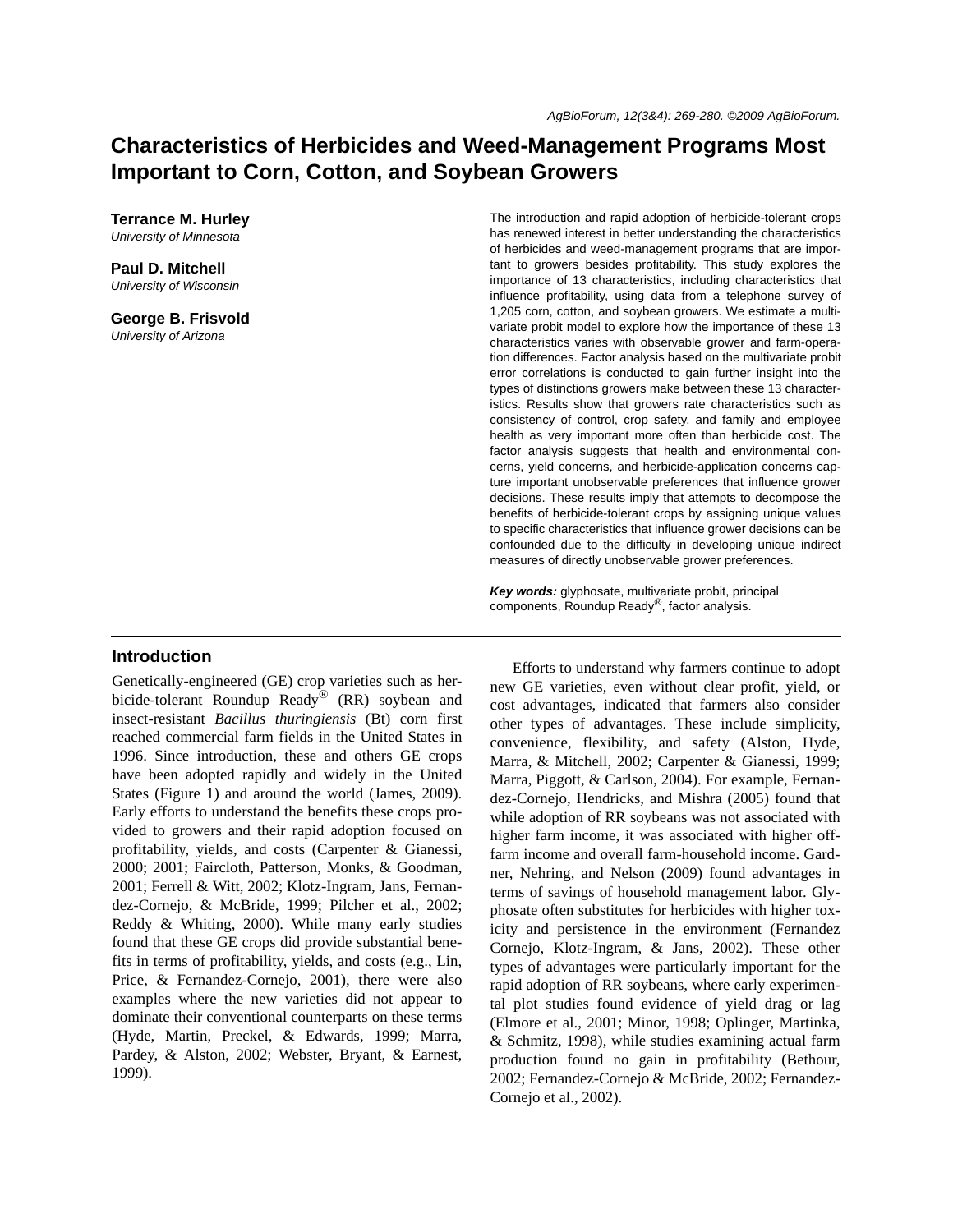

**Figure 1. Percent of acres planted to genetically engineered corn, cotton, and soybean (2000-2008).**

*Source: USDA NASS (2001; 2002; 2003; 2004; 2005; 2006; 2007; 2008a).*

Understanding how advantages such as simplicity, convenience, flexibility, and safety can affect the benefits growers receive from planting GE crops is complicated because these concepts are not objectively defined and depend on individual tastes and preferences—what one farmer considers convenient and simple may be inconvenient and complicated to another. However, this ambiguity does not diminish the fact that growers may have underlying preferences for characteristics of GE and non-GE crop-production systems that systematically influence their choices, but these preferences are not directly observable. The challenge is to tease out these directly unobservable preferences indirectly.

The objective of this study is to better understand the types of advantages that GE herbicide-tolerant crops can offer growers and how these advantages vary with observable grower and operation differences, as well as geographic and crop-specific differences, and other unobservable differences. To accomplish this objective, we use survey responses from corn, cotton, and soybean growers from across the United States regarding their weed-management programs and the characteristics of these programs that are most important to them. With this data, we estimate a multivariate probit model using simulated maximum likelihood to explore how the importance of the characteristics of herbicides and weed-management programs varies with observable grower and operation differences. We then use factor analysis based on the multivariate probit error correlation estimates to gain additional insight into the types of preferences that guide grower decisions.

Results show that growers rate several non-monetary concerns as very important more often than the cost of herbicide applications; for example, the consistency of herbicide effectiveness; crop safety; and personal, family, and employee health. The factor analysis identifies health and environmental concerns, yield concerns, and herbicide application concerns as related to important unobservable preferences that influence grower decisions. The grouping of health and environmental concerns by factor analysis suggests that growers do not consider factors related to health and the environment as separable, while the yield-concern results suggest that growers do not consider average yields and yield variability or risk as separable. The results for application concerns suggest that growers do not consider factors related to the simplicity, convenience, and flexibility of herbicide application as separable from costs. Together, these results imply that attempts to decompose the benefits of GE crops into separate components with individual values could be subject to double counting unless care is taken to ensure that the decomposition defines mutually exclusive benefits and adequately controls for important interactions (Alston et al., 2002; Marra et al., 2004; Marra & Piggott, 2006).

In the remainder of the article, we first provide an overview of the survey design and administration and of the statistical methods used for analysis. Next, we report results of the analysis, and then conclude with a review of key findings and a discussion of the implications.

### **Data and Methods**

The primary data for this analysis are from a telephone survey of randomly selected growers producing at least 250 acres of the target crop—either corn, cotton, or soybeans. The survey instrument was designed by Monsanto and Marketing Horizons in consultation with the authors and was administered by Marketing Horizons in November/December of 2007. A total of 1,205 growers were surveyed (402 corn, 401 cotton, and 402 soybean growers) from 22 states (Alabama, Arkansas, Georgia, Illinois, Indiana, Iowa, Kansas, Louisiana, Minnesota, Mississippi, Missouri, Nebraska, North Carolina, North Dakota, Ohio, Oklahoma, South Carolina, South Dakota, Tennessee, Texas, Virginia, and Wisconsin).

Respondents provided a variety of information about themselves and their farming operations, including detailed information regarding their 2007 production practices and 2008 plans for the target crop. In addition,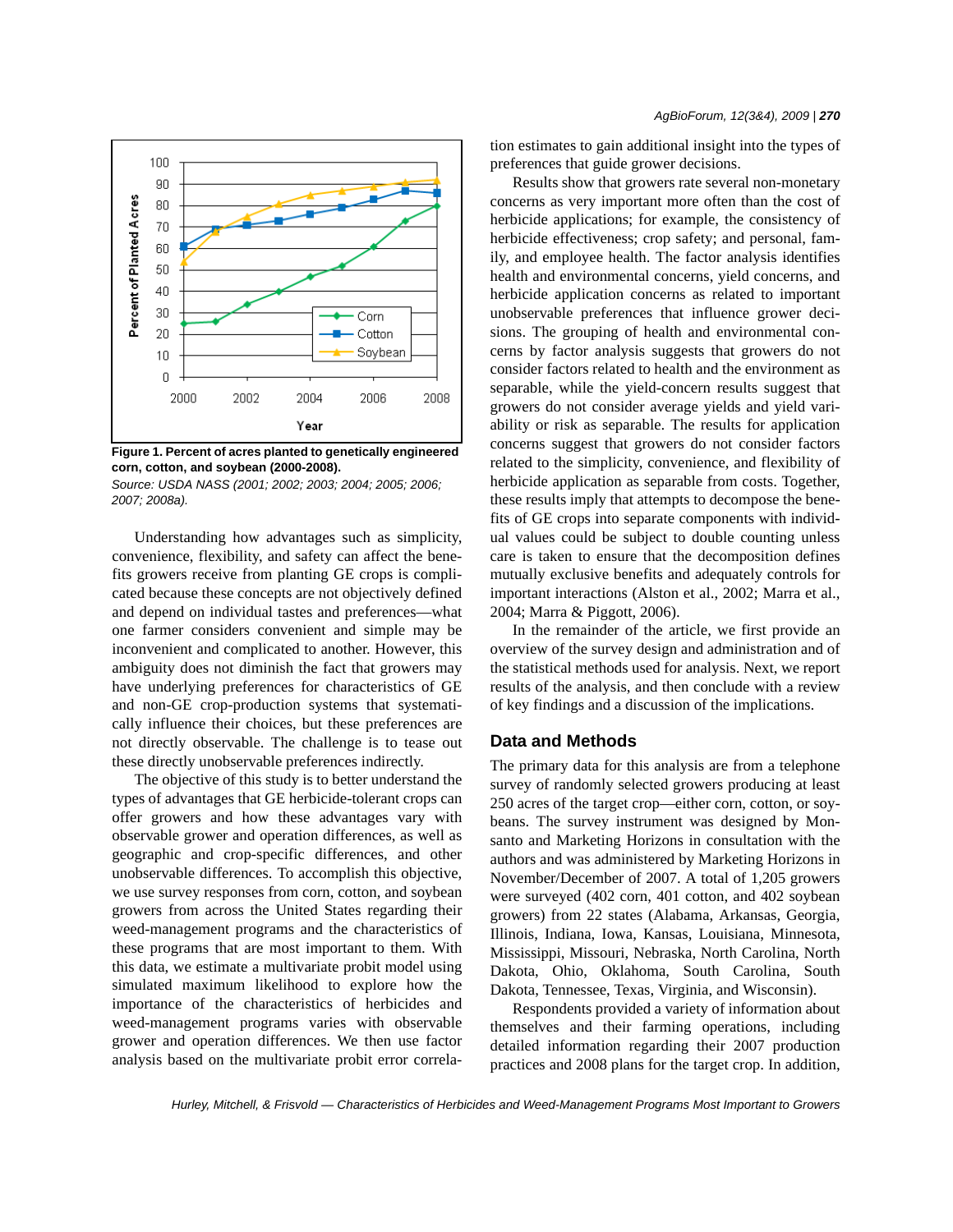*AgBioForum, 12(3&4), 2009 | 271*

**Table 1. Herbicide characteristics or producer concerns that may potentially influence herbicide choices.**

| <b>Abbreviation</b>             | <b>Factor</b>                                                            |
|---------------------------------|--------------------------------------------------------------------------|
| Cost                            | The cost of the herbicide application                                    |
| <b>Yield loss</b>               | Reducing yield loss due to weed<br>competition                           |
| Consistency                     | The consistency of the herbicide's<br>effectiveness at controlling weeds |
| <b>Application</b><br>frequency | Reducing the number of herbicide<br>applications you have to make        |
| Crop safety                     | Crop safety                                                              |
| Clean field                     | Having a clean field                                                     |
| Time to apply                   | The time it takes to apply the herbicide                                 |
| <b>Flexibility</b>              | The flexibility of application timing                                    |
| <b>Family health</b>            | You, your family's and your employees'<br>health                         |
| <b>Public health</b>            | The public's health                                                      |
| <b>Wildlife quality</b>         | The effect of the herbicide on wildlife                                  |
| <b>Water quality</b>            | The effect of the herbicide on water quality                             |
| Soil erosion                    | Frosion control                                                          |

growers were asked specific questions regarding their costs for weed management, the total benefit they perceive from planting RR varieties, and how their crop plans for 2008 might change if the cost of RR seed or residual herbicide applications changed. The survey also asked growers how important each characteristic listed in Table 1 was when making herbicide choices. Annual county average crop yields for the previous 10 years were linked to each grower (US Department of Agriculture National Agricultural Statistical Service [USDA NASS], 2008b).

Of particular interest for the objectives of this article was the importance growers assigned to the characteristics listed in Table 1, such as yields, costs, consistency, flexibility, and crop safety, when making their herbicide choices. Also of interest was how the importance of these characteristics related to observable grower, operation, geographic, and crop differences. Since many of these characteristics may have different meaning and implications for different growers, the survey asked growers to respond to specific statements. Specifically, for each characteristic listed in Table 1, growers were asked:

When choosing whether or not to use a particular herbicide, how important is the cost of the herbicide application? Would you say very important, somewhat important, neither important nor unimportant, not too important, or not at all important?

The underlined portion was changed to include each characteristic listed in Table 1.

Economists typically consider profitability to be the most important factor guiding grower decisions. Two important components of profitability are costs and yields, which is why growers were asked to rate the importance of the cost of the herbicide application and reducing yield loss due to weed competition. Financial risk related to profitability is often another important factor guiding grower decisions. An important component of this risk is yield risk, which is why growers were asked about the importance of the consistency of the herbicide's effectiveness at controlling weeds. Growers were asked about the importance of crop safety because it has played an important role in herbicide adoption trends. The importance of having a clean field was queried because weedy fields are aesthetically unattractive to growers and can result in higher harvest costs and price discounts due to excessive foreign matter in the harvested crop. The importance of reducing the number of herbicide applications, the time it takes to apply the herbicide, and the flexibility of herbicide applications were used as less ambiguous measures of simplicity, convenience, and flexibility, while personal, family, employee health and the public's health were used as less ambiguous measures of safety from a human perspective. Finally, the effect of the herbicide on wildlife, the effect of the herbicide on water quality, and erosion control were used as less ambiguous measures of safety from an environmental perspective.

# **Factors Important to Herbicide Choices: Grower Assessments**

Table 2 summarizes the distributions of grower responses for all 13 characteristics. For each, the large majority (more than 88%) indicated that it was either very important or somewhat important. Indeed, more than 99% of growers indicated that *yield loss*, *consistency*, *crop safety*, and *clean field* were either very important or somewhat important. More than 95% of growers also indicated that *cost*, *application frequency*, *flexibility*, *family health*, *public health*, and *water quality* were either very important or somewhat important. The only characteristic that fewer than 90% of growers rated as very important or somewhat important was *wildlife quality*. Also, note that *cost* was ranked as very important by only two-thirds of growers, while at the other extreme *consistency* and *yield loss* were ranked as very important by more than 95% of growers.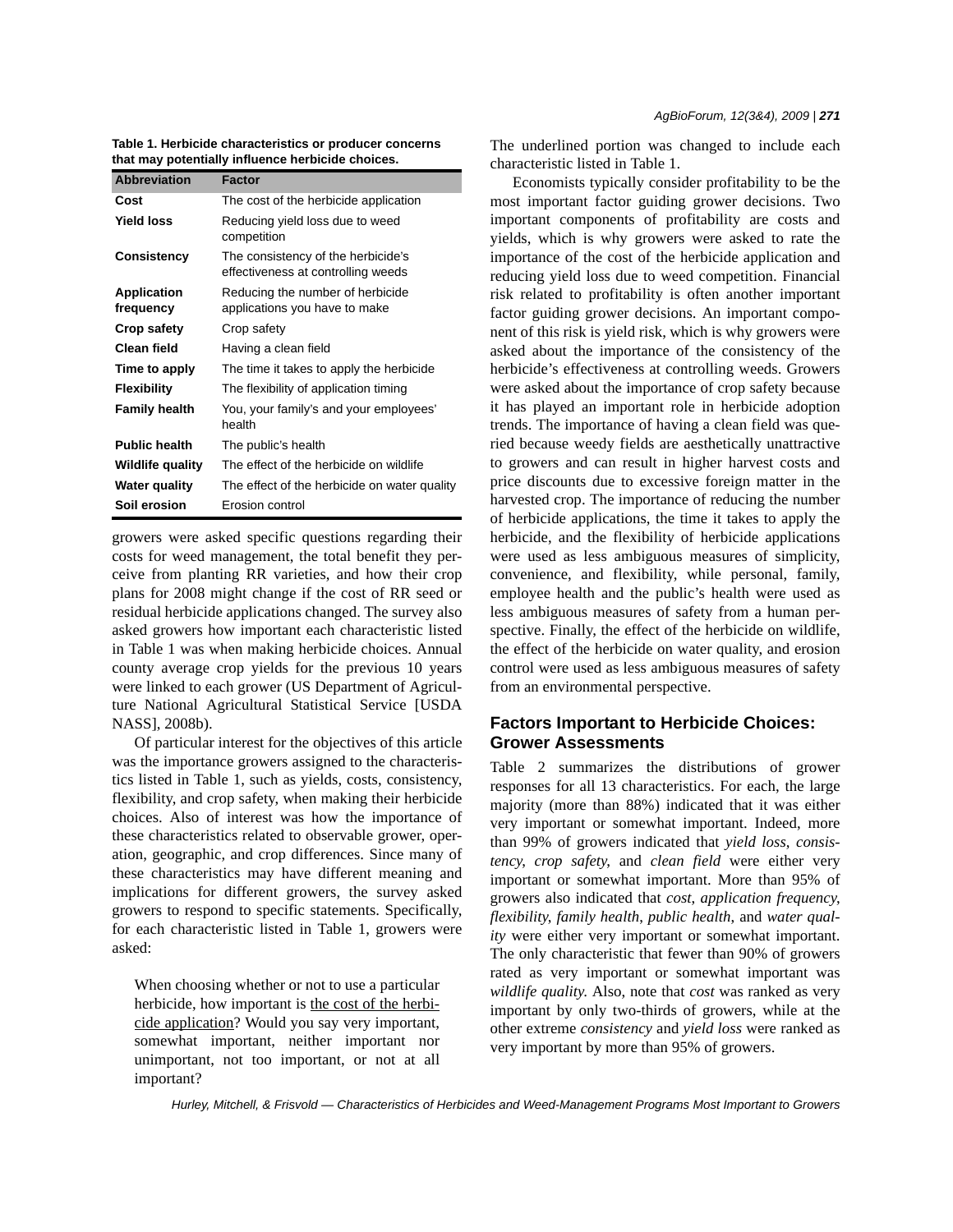| AgBioForum, 12(3&4), 2009   <b>272</b> |  |  |  |
|----------------------------------------|--|--|--|
|----------------------------------------|--|--|--|

| Table 2. Importance of characteristics influencing herbicide choices for all respondents (percent of respondents). |
|--------------------------------------------------------------------------------------------------------------------|
|--------------------------------------------------------------------------------------------------------------------|

|                              | <b>No</b> | Not at all | Not too   | <b>Neither important</b> | <b>Somewhat</b> | <b>Very</b> |
|------------------------------|-----------|------------|-----------|--------------------------|-----------------|-------------|
|                              | response  | important  | important | nor unimportant          | important       | important   |
| Cost                         | 0.0       | 0.6        | 0.9       | 1.5                      | 30.4            | 66.7        |
| <b>Yield loss</b>            | 0.0       | 0.1        | 0.0       | 0.1                      | 4.6             | 95.2        |
| Consistency                  | 0.2       | 0.1        | 0.1       | 0.0                      | 4.0             | 95.7        |
| <b>Application frequency</b> | 0.1       | 0.3        | 1.0       | 1.2                      | 31.4            | 66.1        |
| Crop safety                  | 0.1       | 0.1        | 0.3       | 0.2                      | 7.4             | 91.9        |
| <b>Clean field</b>           | 0.2       | 0.0        | 0.2       | 0.4                      | 17.0            | 82.2        |
| Time to apply                | 0.4       | 0.9        | 2.5       | 3.1                      | 43.8            | 49.3        |
| <b>Flexibility</b>           | 0.0       | 0.2        | 0.6       | 0.5                      | 34.2            | 64.5        |
| <b>Family health</b>         | 0.3       | 0.3        | 0.4       | 0.3                      | 4.6             | 94.1        |
| <b>Public health</b>         | 0.3       | 1.2        | 1.0       | 0.9                      | 15.3            | 81.4        |
| <b>Wildlife quality</b>      | 0.4       | 3.0        | 3.5       | 4.3                      | 37.2            | 51.6        |
| <b>Water quality</b>         | 0.2       | 1.2        | 2.0       | 1.5                      | 19.5            | 75.7        |
| Soil erosion                 | 0.5       | 2.9        | 3.7       | 2.5                      | 24.0            | 66.5        |
| <b>Observations</b>          |           |            |           | 1,176                    |                 |             |



**Figure 2. Percent of respondents reporting characteristics are very important.**

Corn, cotton, and soybean growers rated most factors similarly. The radar plot in Figure 2 shows the proportion of corn, cotton, and soybean growers who rated each characteristic as very important. Corn and soybean growers rated characteristics very similarly, except for *flexibility*, with slightly more soybean growers rating it as very important. Ratings for cotton growers followed patterns similar to corn and soybean growers, except that a higher percentage rated *cost*, *application fre-* *quency*, *clean field*, *time to apply*, and *flexibility* as very important.

Grower-specific information considered for this analysis was the grower's education and farming experience. For education, growers were asked for their highest level of educational attainment: high school (12 years), some college (14 years), vocational/technical training (14 years), college graduate (16 years), or advanced degree (18 years). For experience, growers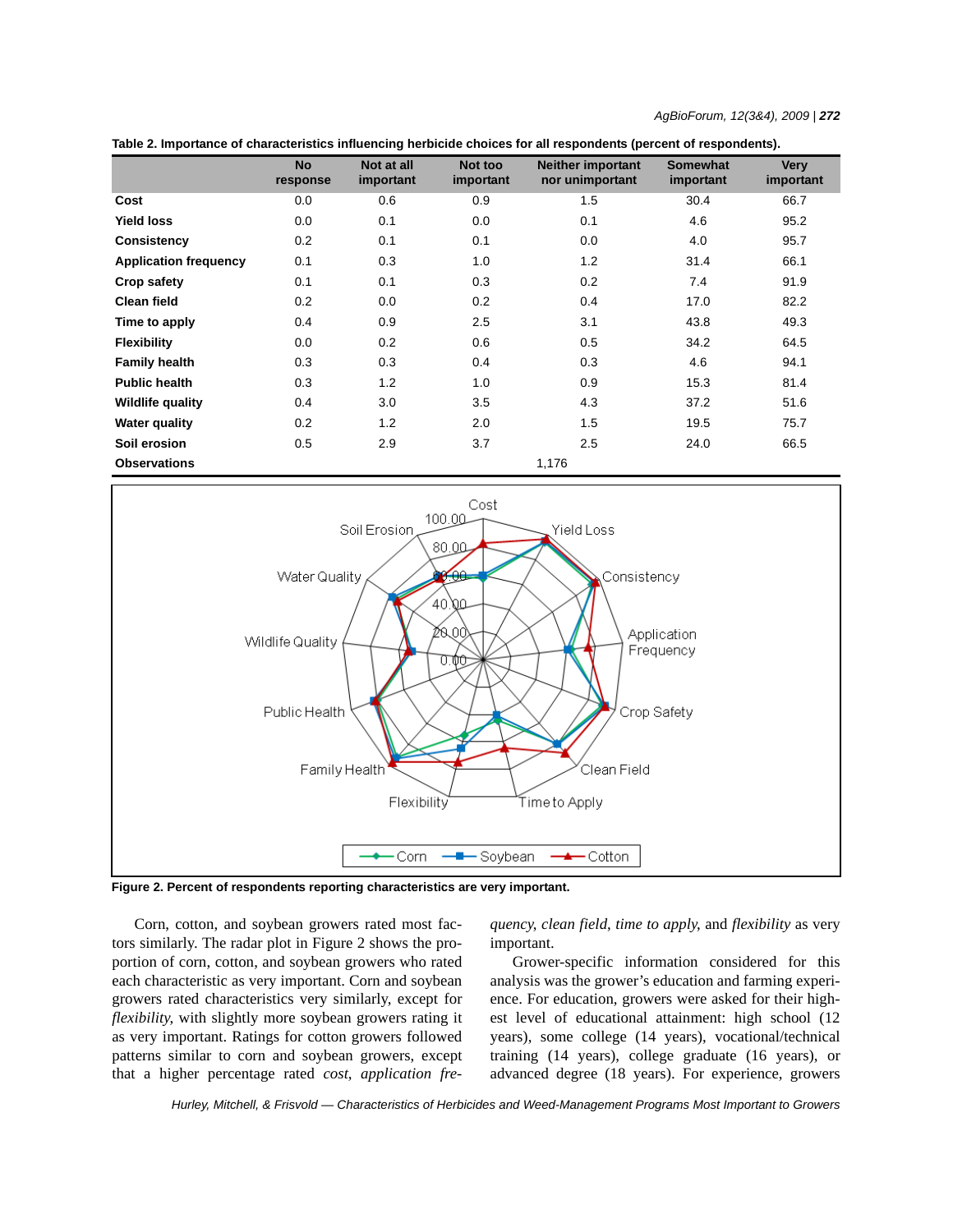|                                               | Corn    | Cotton   | Soybean | All     |
|-----------------------------------------------|---------|----------|---------|---------|
| <b>Education</b>                              | 13.7    | 14.5     | 13.9    | 14.0    |
|                                               | (1.72)  | (1.89)   | (1.78)  | (1.82)  |
| Years farming                                 | 31.3    | 29.5     | 29.2    | 30.0    |
|                                               | (12.2)  | (13.6)   | (10.8)  | (12.3)  |
| 2007 crop acres                               | 1196    | 1827     | 1256    | 1423    |
|                                               | (955)   | (1561)   | (849)   | (1195)  |
| 2007 crop diversity                           | 0.531   | 0.595    | 0.493   | 0.539   |
| <b>Herfindahl index</b>                       | (0.147) | (0.207)  | (0.105) | (0.164) |
| 2007 livestock                                | 0.457   | 0.280    | 0.335   | 0.358   |
| enterprise                                    | (0.499) | (0.449)  | (0.473) | (0.480) |
| 2007 percent of                               | 46.3    | 37.8     | 41.3    | 41.8    |
| operated land<br>owned                        | (32.3)  | (32.7)   | (31.6)  | (32.3)  |
| <b>Percent of average</b>                     | 0.21    | $-14.68$ | 2.77    | $-3.82$ |
| county yield<br>difference from US<br>average | (14.3)  | (24.5)   | (15.3)  | (20.1)  |
| <b>County yield</b>                           | 0.139   | 0.265    | 0.139   | 0.180   |
| coefficient of<br>variation                   | (0.053) | (0.090)  | (0.042) | (0.088) |
| <b>Observations</b>                           | 396     | 386      | 394     | 1,176   |

**Table 3. Mean (standard deviation) for grower, operation, and geographic variables.**

were asked how long they had been farming. The average level of education was 14 years for all respondents (see Table 3), with little difference across the three crops. Growers averaged 30 years of farming experience, again with little difference across growers by crop.

Operation-specific information considered for this analysis was the size of the operation, the diversity of farm enterprises, and land tenancy. Total cropland acres operated in 2007 was used to measure the size of each grower's operation. Two measures of farm enterprise diversity were constructed. The first was a Herfindahl index of crop diversity constructed using the acres of corn, cotton, soybean, and other crops planted in 2007. The higher the Herfindahl index, the less diverse the cropping enterprises. The maximum value of the Herfindahl index is 1.0, indicating that the grower planted all crop acreage to a single crop, and the minimum is 0.25, indicating that the grower split crop acreage equally across corn, cotton, soybean, and other crops. The second was an indicator variable equal to 1 if the grower had livestock operations in 2007 and 0 otherwise. To measure land tenancy, the percentage of crop acres operated in 2007 that were owned by the grower was used.

# **Operation Characteristics**

Table 3 summarizes the operation-specific data used for the analysis. The average number of crop acres was just under 1,500, with cotton growers reporting almost 600 more acres than corn and soybean growers. The diversity of cropping enterprises was similar for corn and soybean growers, but higher (a lower Herfindahl index) for cotton growers. A higher proportion of corn growers reported livestock enterprises followed by soybean growers and then cotton growers. On average, growers owned about 40% of the cropland they operated, with corn growers owning more of the land they operated, followed by soybean and then cotton growers.

Geographic information considered for this analysis included relative county-level productivity and yield risk. For the relative county-level productivity, the percentage difference in the average yield for the grower's county from the national average yield was calculated with USDA NASS (2008b) data using yields from the past 10 years (1998-2007). For county-level yield risk, the yield coefficient of variation was calculated for USDA NASS (2008b) county average yield for the 10 years of 1998-2007 for each grower's county. Table 3 shows that the percentage difference of the county average yield from the US average was less than one standard deviation away from zero for corn, cotton, and soybean growers, as expected for a sample that is reasonably representative of the population. The coefficient of variation of county average yield is equal for corn and soybean growers and much lower than for cotton growers, suggesting that cotton growers are subject to higher yield risk.

As Table 2 and Figure 2 indicate, 88% or more of the respondents chose either very important or somewhat important when rating all the characteristics in Table 1, with about half or more choosing very important. As a result, there is not enough variation in the data to use an ordered probit or multinominal logit model for each of the 13 characteristics. Instead, indicator variables equal to 1 if the respondent chose very important and 0 otherwise were constructed for each characteristic, making it possible to estimate a probit model. Another estimation issue is that each grower responded to all 13 characteristics. Correlation across individual grower responses seemed possible due to unobserved grower differences. To address this concern, the probit models for all 13 characteristics were estimated jointly using simulated maximum likelihood with STATA's mvprobit command.

The simulated maximum-likelihood procedure produces a correlation matrix for the individual errors from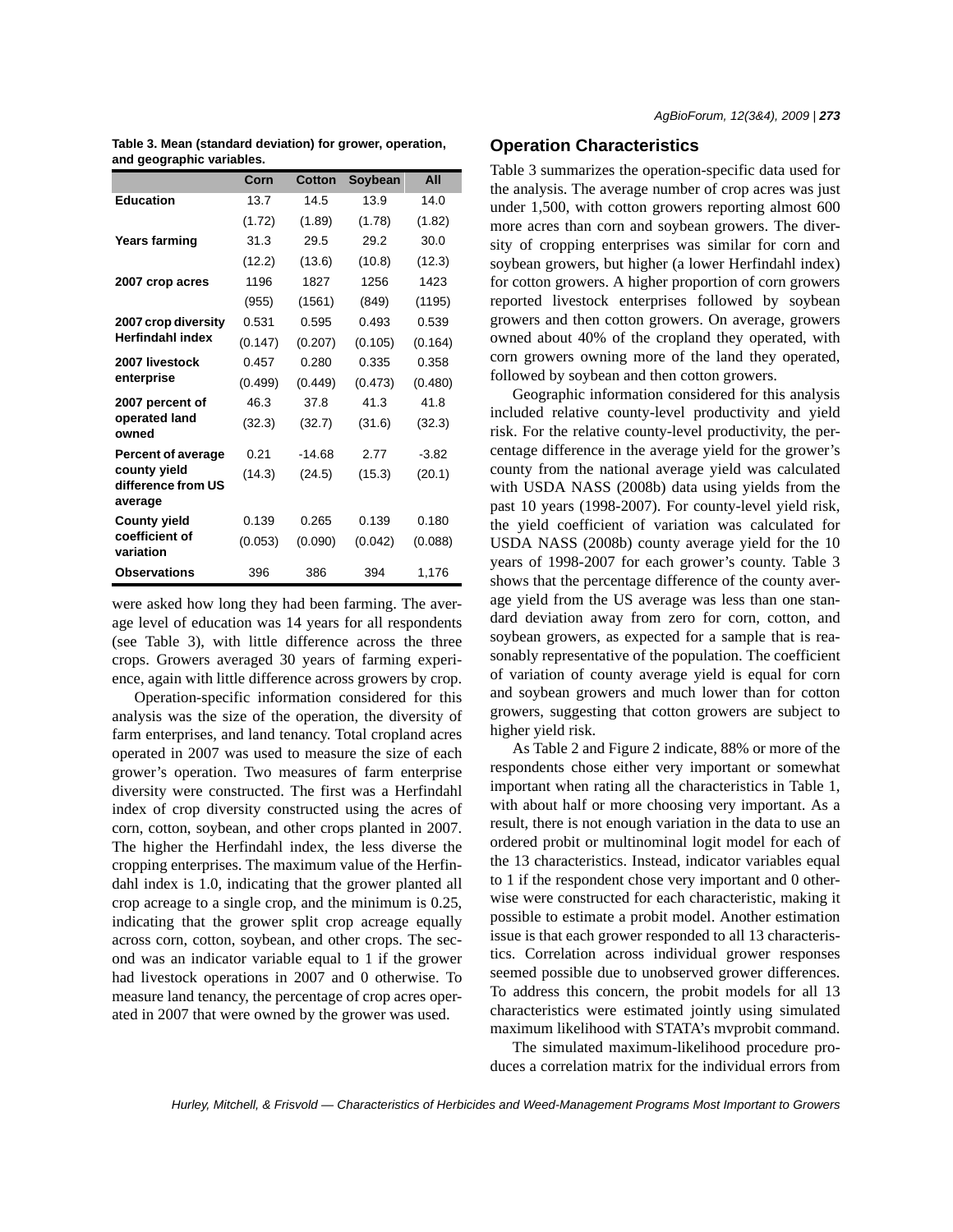| AgBioForum, 12(3&4), 2009   <b>274</b> |  |  |  |
|----------------------------------------|--|--|--|
|----------------------------------------|--|--|--|

|                                                                 |            |                   |                    | <b>Application</b> |                    |                    |               |
|-----------------------------------------------------------------|------------|-------------------|--------------------|--------------------|--------------------|--------------------|---------------|
|                                                                 | Cost       | <b>Yield loss</b> | <b>Consistency</b> | frequency          | <b>Crop safety</b> | <b>Clean field</b> | Time to apply |
| <b>Education</b>                                                | $-0.046**$ | $-0.015$          | 0.034              | $-0.080***$        | $-0.019$           | $-0.083***$        | $-0.058***$   |
|                                                                 | (2.09)     | (0.43)            | (0.93)             | (3.71)             | (0.63)             | (3.42)             | (2.76)        |
| <b>Years farming</b>                                            | $-0.0024$  | $-0.0017$         | $0.0090*$          | 0.0021             | $0.0124***$        | 0.0049             | $-0.00060$    |
|                                                                 | (0.73)     | (0.31)            | (1.65)             | (0.64)             | (2.8)              | (1.29)             | (0.19)        |
| 2007 crop                                                       | 0.0000026  | $-0.000014$       | 0.000095           | $-0.0000043$       | $-0.0000061$       | 0.000033           | 0.0000040     |
| acres                                                           | (0.08)     | (0.25)            | (1.35)             | (0.13)             | (0.14)             | (0.84)             | (0.12)        |
| 2007 crop                                                       | $-0.15$    | $-0.11$           | 0.33               | 0.15               | $-0.38$            | $0.55*$            | $0.502**$     |
| diversity<br><b>Herfindahl</b><br>index                         | (0.59)     | (0.26)            | (0.75)             | (0.58)             | (1.15)             | (1.83)             | (2.07)        |
| 2007 livestock                                                  | $-0.0052$  | $-0.2192*$        | $-0.034$           | $-0.1258$          | $-0.0642$          | $-0.1317$          | $-0.0614$     |
| enterprise                                                      | (0.06)     | (1.68)            | (0.25)             | (1.54)             | (0.57)             | (1.43)             | (0.77)        |
| 2007 percent of                                                 | $-0.00025$ | $-0.0024$         | $-0.0030$          | $0.0028**$         | $-0.0022$          | 0.00091            | $0.0033***$   |
| operated land<br>owned                                          | (0.20)     | (1.19)            | (1.46)             | (2.25)             | (1.30)             | (0.64)             | (2.68)        |
| Percent of                                                      | $-0.0026$  | $-0.0023$         | $-0.0012$          | $-0.0041$          | 0.00042            | $-0.00096$         | $-0.00062$    |
| average<br>county yield<br>difference from<br><b>US average</b> | (0.82)     | (0.44)            | (0.22)             | (1.33)             | (0.1)              | (0.27)             | (0.21)        |
| <b>County yield</b>                                             | $-0.48$    | $-0.66$           | 0.18               | $-0.68$            | $-1.37$            | $-1.2$             | $-0.12$       |
| coefficient of<br>variation                                     | (0.52)     | (0.45)            | (0.12)             | (0.76)             | (1.13)             | (1.18)             | (0.14)        |
| Cotton <sup>a</sup>                                             | $0.80***$  | 0.27              | 0.16               | $0.43***$          | $0.32*$            | $0.503***$         | $0.543***$    |
|                                                                 | (5.86)     | (1.25)            | (0.71)             | (3.24)             | (1.75)             | (3.28)             | (4.28)        |
| Soybean <sup>b</sup>                                            | 0.048      | 0.0063            | 0.24               | $-0.046$           | 0.080              | 0.054              | $-0.058$      |
|                                                                 | (0.52)     | (0.04)            | (1.56)             | (0.5)              | (0.61)             | (0.52)             | (0.64)        |
| Intercept                                                       | $1.07***$  | $2.23***$         | 0.66               | $1.32***$          | $1.76***$          | $1.67***$          | 0.29          |
|                                                                 | (2.74)     | (3.57)            | (1.01)             | (3.42)             | (3.36)             | (3.81)             | (0.79)        |
| $Cottom =$<br>Soybean $(\chi^2(1))$                             | $31.57***$ | 1.51              | 0.15               | 13.50***           | 1.81               | 8.82***            | 23.47***      |
| $Cottom =$<br>Soybean = $0$<br>$(\chi^2(2))$                    | 37.37***   | 1.74              | 2.48               | 14.05***           | 3.07               | $11.23***$         | 24.57***      |

| (continued on next peoplit coefficient estimates (absolute t-statistics). (continued on next page |  |  |  |
|---------------------------------------------------------------------------------------------------|--|--|--|
|---------------------------------------------------------------------------------------------------|--|--|--|

*\* Significant at 10%. \*\* Significant at 5%. \*\*\* Significant at 1%.*

*a 0/1 dummy variable = 1 if targeted cotton grower in survey; = 0 otherwise.*

*b 0/1 dummy variable = 1 if targeted cotton grower in survey; = 0 otherwise; targeted corn grower is the default category.*

the probit analysis across all 13 characteristics. This correlation matrix can be interpreted as capturing unobserved preferences or other characteristics that systematically influence how growers responded. To obtain a better understanding of this pattern of correlation, the correlation matrix was analyzed using factor analysis (Johnson & Wichern, 2007). First, STATA's factormat command was used with the pcf option (principal components method) to identify the number of factors to retain in further analysis. Second, STATA's factormat command was used with the pf option (principal factor method) with the number of factors retained set equal to the number of factors with an eigenvalue exceeding 1.0 in the first stage of analysis. The extracted factors were then rotated orthogonally using STATA's rotate command (StataCorp, 2009).

# **Results**

Table 4 reports the multivariate probit coefficient estimates (absolute t-statistics in parentheses) for each characteristic in Table 1. In addition, Table 4 reports a Wald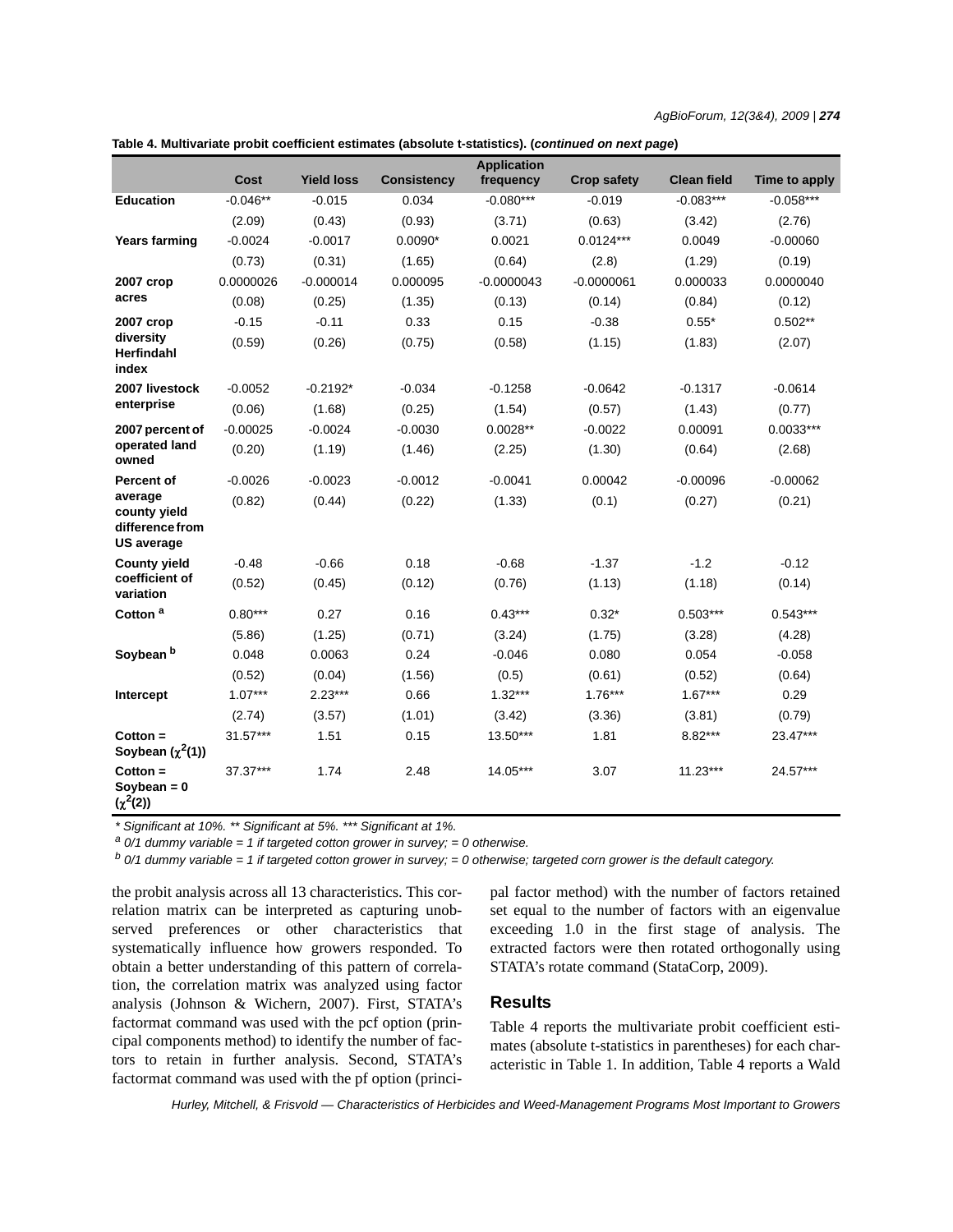*AgBioForum, 12(3&4), 2009 | 275*

**Table 4. (Continued) Multivariate probit coefficient estimates (absolute t-statistics).**

|                                     |                    |                             |              | Wildlife    |                      |               |
|-------------------------------------|--------------------|-----------------------------|--------------|-------------|----------------------|---------------|
|                                     | <b>Flexibility</b> | Family health Public health |              | quality     | <b>Water quality</b> | Soil erosion  |
| <b>Education</b>                    | $-0.096***$        | $-0.012$                    | $-0.059**$   | $-0.055***$ | $-0.064***$          | $-0.058***$   |
|                                     | (4.47)             | (0.38)                      | (2.54)       | (2.68)      | (2.89)               | (2.71)        |
| <b>Years farming</b>                | 0.0044             | 0.0011                      | $0.0059*$    | 0.0020      | 0.0021               | 0.0019        |
|                                     | (1.32)             | (0.22)                      | (1.65)       | (0.65)      | (0.62)               | (0.59)        |
| 2007 crop acres                     | 0.000083**         | $-0.000029$                 | $-0.0000089$ | $-0.000037$ | $-0.000074**$        | $-0.00010***$ |
|                                     | (2.29)             | (0.6)                       | (0.25)       | (1.11)      | (2.17)               | (2.81)        |
| 2007 crop diversity                 | 0.093              | $-0.065$                    | $-0.067$     | 0.14        | $-0.062$             | $-0.037$      |
| <b>Herfindahl index</b>             | (0.37)             | (0.16)                      | (0.25)       | (0.61)      | (0.24)               | (0.15)        |
| 2007 livestock enterprise           | $-0.153*$          | $-0.10$                     | $-0.059$     | $-0.069$    | 0.057                | 0.045         |
|                                     | (1.88)             | (0.83)                      | (0.66)       | (0.88)      | (0.66)               | (0.55)        |
| 2007 percent of operated land       | $-0.00015$         | $-0.00049$                  | $-0.00068$   | $-0.0012$   | 0.0018               | 0.00098       |
| owned                               | (0.12)             | (0.26)                      | (0.5)        | (1.03)      | (1.35)               | (0.79)        |
| Percent of average county           | $-0.0023$          | 0.0034                      | 0.0025       | $-0.00013$  | $0.0069**$           | $-0.0028$     |
| yield difference from US<br>average | (0.75)             | (0.71)                      | (0.77)       | (0.04)      | (2.22)               | (0.94)        |
| County yield coefficient of         | $-0.92$            | 0.57                        | $-0.079$     | $-1.43*$    | 0.21                 | $-0.55$       |
| variation                           | (1.05)             | (0.41)                      | (0.08)       | (1.73)      | (0.23)               | (0.64)        |
| Cotton                              | $0.61***$          | $0.38*$                     | 0.11         | $0.27**$    | 0.13                 | 0.099         |
|                                     | (4.65)             | (1.77)                      | (0.74)       | (2.17)      | (0.95)               | (0.77)        |
| Soybean                             | $0.26***$          | 0.030                       | 0.073        | $-0.00043$  | 0.099                | 0.025         |
|                                     | (2.85)             | (0.22)                      | (0.7)        | (0)         | (0.99)               | (0.26)        |
| Intercept                           | $1.38***$          | $1.63***$                   | $1.61***$    | $0.98***$   | $1.5***$             | $1.33***$     |
|                                     | (3.58)             | (2.78)                      | (3.9)        | (2.68)      | (3.82)               | (3.54)        |
| Cotton = Soybean $(\chi^2(1))$      | $7.24***$          | $2.72*$                     | 0.05         | 4.88**      | 0.05                 | 0.35          |
| Cotton = Soybean = $0 (x^2(2))$     | 23.01***           | 3.29                        | 0.75         | $5.55*$     | 1.35                 | 0.59          |

*\* Significant at 10%. \*\* Significant at 5%. \*\*\* Significant at 1%.*

*a 0/1 dummy variable = 1 if targeted cotton grower in survey; = 0 otherwise.*

*b 0/1 dummy variable = 1 if targeted cotton grower in survey; = 0 otherwise; targeted corn grower is the default category.*

test statistic at the bottom of each column for the equality of the cotton and soybean coefficients and for the equality of the cotton and soybean coefficients with zero. Finally, though not reported in Table 4, the test for all coefficients equal to 0 (with the exception of the intercepts) is rejected at a 1% level of significance  $(\chi^2(130) = 309.72)$ , as is the test for no correlation in the errors for individuals across characteristics ( $\chi^2$ (78) = 1,520.98).

In Table 4, coefficient estimates for individual grower characteristics indicate that as the level of grower education increased, the probability that a grower rated *cost*, *application frequency*, *clean field*, *time to apply*, *flexibility*, *public health*, *wildlife quality*, *water quality*, and *soil erosion* as very important significantly decreased. The number of years a grower has been farming is positively and significantly related to a higher probability of rating *consistency*, *crop safety*, and *public health* as very important.

For operation characteristics, coefficient estimates imply that crop acres is significantly and positively related to the probability that growers rated *flexibility* as very important and negatively related to the probability that growers rated *water quality* and *soil erosion* as very important. Growers with less diverse cropping operations were significantly more likely to report that a *clean field* and the *time to apply* were very important, while growers with a livestock enterprise were significantly less likely to report *yield loss* and *flexibility* were very important. Growers who owned more of the land they operated were significantly more likely to report that *application frequency* and *time to apply* were very important.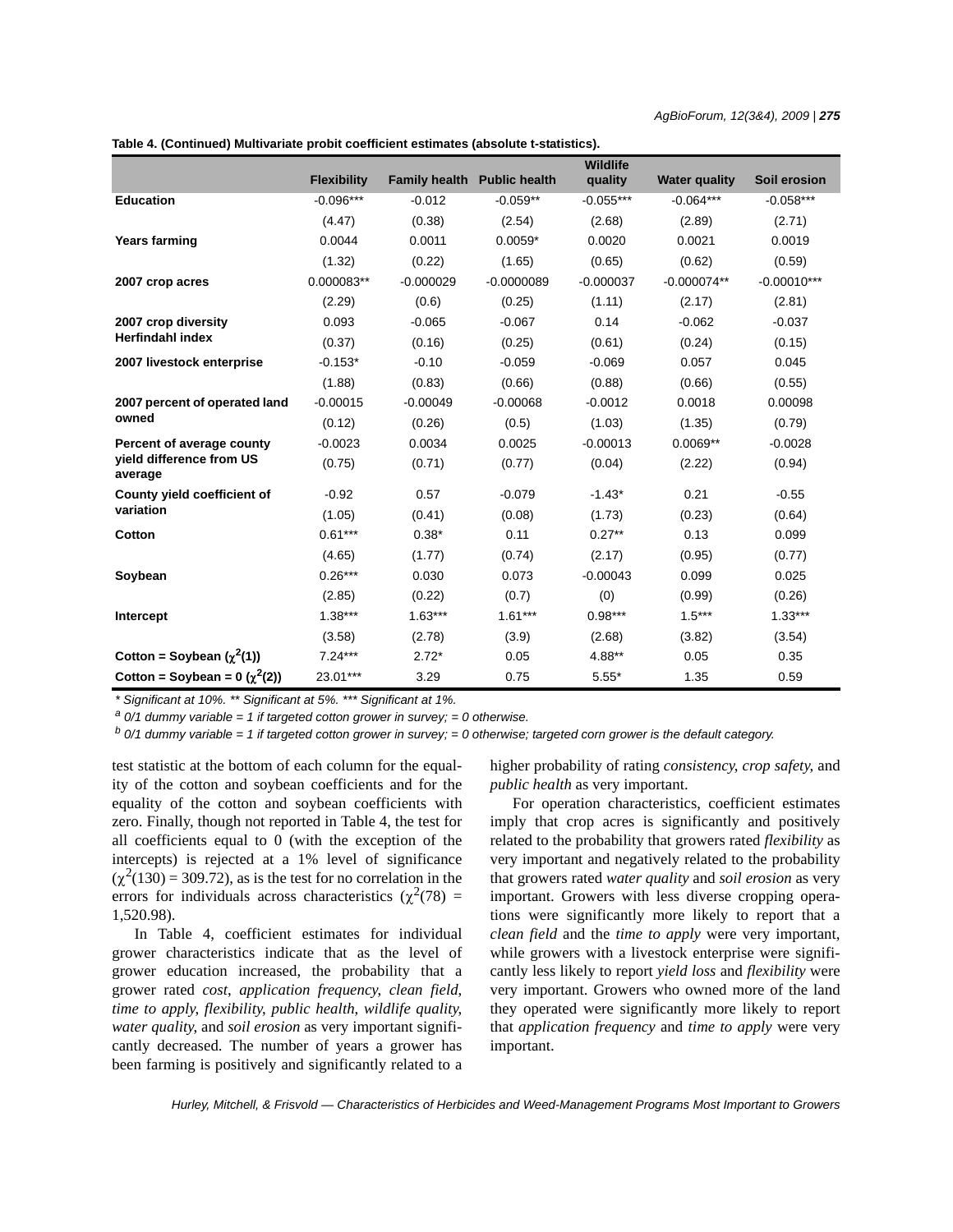|            | Table 5. Correlation coefficients for the estimation errors associated with an individual grower's response to the 13 charac- |  |  |
|------------|-------------------------------------------------------------------------------------------------------------------------------|--|--|
| teristics. |                                                                                                                               |  |  |

|                                 |      |               |                    |                                 |                |                | <b>Time</b> |                    |        |                                |                            |                  |
|---------------------------------|------|---------------|--------------------|---------------------------------|----------------|----------------|-------------|--------------------|--------|--------------------------------|----------------------------|------------------|
|                                 | Cost | Yield<br>loss | <b>Consistency</b> | <b>Application</b><br>frequency | Crop<br>safety | Clean<br>field | to<br>apply | <b>Flexibility</b> | health | <b>Family Public</b><br>health | <b>Wildlife</b><br>quality | Water<br>quality |
| <b>Yield loss</b>               | 0.29 |               |                    |                                 |                |                |             |                    |        |                                |                            |                  |
| Consistency                     | 0.36 | 0.63          |                    |                                 |                |                |             |                    |        |                                |                            |                  |
| <b>Application</b><br>frequency | 0.32 | 0.15          | 0.20               |                                 |                |                |             |                    |        |                                |                            |                  |
| Crop safety                     | 0.25 | 0.41          | 0.36               | 0.27                            |                |                |             |                    |        |                                |                            |                  |
| <b>Clean field</b>              | 0.28 | 0.41          | 0.23               | 0.27                            | 0.28           |                |             |                    |        |                                |                            |                  |
| Time to apply                   | 0.46 | 0.23          | 0.31               | 0.44                            | 0.32           | 0.32           |             |                    |        |                                |                            |                  |
| <b>Flexibility</b>              | 0.29 | 0.22          | 0.33               | 0.45                            | 0.39           | 0.23           | 0.46        |                    |        |                                |                            |                  |
| <b>Family health</b>            | 0.20 | 0.22          | 0.50               | 0.37                            | 0.31           | 0.27           | 0.37        | 0.25               |        |                                |                            |                  |
| <b>Public health</b>            | 0.24 | 0.35          | 0.33               | 0.22                            | 0.43           | 0.27           | 0.35        | 0.28               | 0.63   |                                |                            |                  |
| <b>Wildlife quality</b>         | 0.25 | 0.14          | 0.28               | 0.23                            | 0.35           | 0.18           | 0.36        | 0.27               | 0.52   | 0.59                           |                            |                  |
| <b>Water quality</b>            | 0.21 | 0.17          | 0.16               | 0.28                            | 0.38           | 0.22           | 0.32        | 0.26               | 0.52   | 0.62                           | 0.60                       |                  |
| Soil erosion                    | 0.25 | 0.20          | 0.40               | 0.30                            | 0.30           | 0.32           | 0.38        | 0.28               | 0.46   | 0.46                           | 0.45                       | 0.44             |

*Note. All estimates are significant at 10%.*

For geographic characteristics, growers in counties with average yields higher than the national average were significantly more likely to rate *water quality* as very important. Alternatively, growers in counties with a higher yield coefficient of variation were significantly less likely to rate that *wildlife quality* as very important.

Based on the test results in the bottom rows of Table 4, no significant differences were found in the probability that corn, cotton, and soybean growers rated *yield loss*, *consistency*, *public health*, *water quality*, and *soil erosion* as very important. Cotton growers were significantly more likely than were corn and soybean growers to report that *cost*, *application frequency*, *clean field*, and *time to apply* were very important. Cotton growers were also significantly more likely than soybean growers were to rate *flexibility* as very important, and soybean growers were significantly more likely than corn growers were to rate *flexibility* as very important. These results are consistent with what Figure 2 suggests even after controlling for grower, operation, and geographic differences. However, contrary to what Figure 2 suggests, after controlling for grower, operation, and geographic differences, cotton growers were significantly more likely than corn and soybean growers to report that *crop safety*, *family health*, and *wildlife quality* were very important.

Table 5 reports correlation coefficients for the estimation errors associated with an individual grower's response to the 13 characteristics. Conceptually, these correlation coefficients capture unobserved grower preferences or characteristics related to the determinants of a grower's herbicide choices. All correlation coefficient estimates are individually greater than zero at a 10% level of significance, with all but five greater than zero at a 1% level of significance. The highest correlations (0.63) occur between the errors for *consistency* and *yield loss* and between the errors for *public health* and *family health*. However, other groupings seem to exist among these correlations—most apparent being the relatively high correlations among *family health*, *public health*, *wildlife quality*, *water quality*, and *soil erosion*. Factor analysis allows quantitative exploration of these and other apparent patterns among the correlations in Table 5.

Table 6 reports the factor loadings after rotation for the factor analysis. These factor loadings represent the weights assigned to each characteristic for the factor of interest. Determinants with relatively high factor loadings (e.g., greater than 0.3) are more strongly associated with the underlying unobservable preference or characteristic being measured by the factor of interest. Uniqueness measures the degree to which the variation in the response to a characteristic is not related to the variation in the responses to other characteristics. Relatively high values of uniqueness indicate that the characteristic is not as strongly associated with the underlying unobservable preference or characteristics being measured by the identified factors. We label the first factor *health & environmental concern* because it puts the most weight on *family health*, *public health*, *wildlife quality*, *water*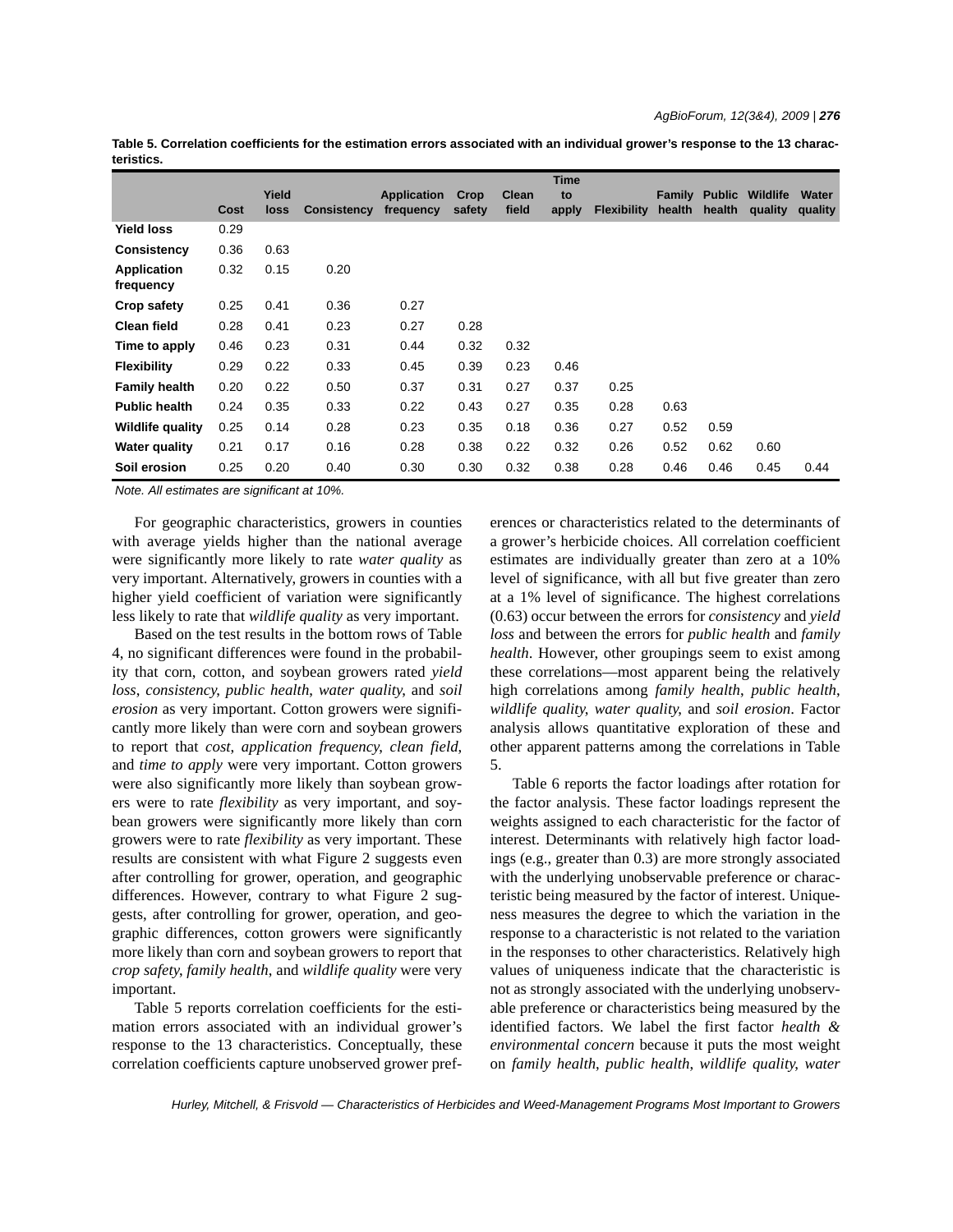|                              | <b>Factors</b>                            |                      | <b>Uniqueness</b>          |      |
|------------------------------|-------------------------------------------|----------------------|----------------------------|------|
|                              | <b>Health &amp; environmental concern</b> | <b>Yield concern</b> | <b>Application concern</b> |      |
| Cost                         | 0.14                                      | 0.30                 | 0.46                       | 0.68 |
| <b>Yield loss</b>            | 0.11                                      | 0.78                 | 0.10                       | 0.37 |
| Consistency                  | 0.24                                      | 0.75                 | 0.15                       | 0.36 |
| <b>Application frequency</b> | 0.23                                      | 0.09                 | 0.59                       | 0.59 |
| <b>Crop safety</b>           | 0.36                                      | 0.37                 | 0.28                       | 0.66 |
| <b>Clean field</b>           | 0.19                                      | 0.35                 | 0.32                       | 0.74 |
| Time to apply                | 0.30                                      | 0.19                 | 0.60                       | 0.51 |
| <b>Flexibility</b>           | 0.21                                      | 0.21                 | 0.56                       | 0.60 |
| <b>Family health</b>         | 0.70                                      | 0.25                 | 0.17                       | 0.42 |
| <b>Public health</b>         | 0.77                                      | 0.26                 | 0.10                       | 0.34 |
| <b>Wildlife quality</b>      | 0.71                                      | 0.08                 | 0.18                       | 0.46 |
| <b>Water quality</b>         | 0.73                                      | 0.04                 | 0.18                       | 0.43 |
| Soil erosion                 | 0.52                                      | 0.22                 | 0.28                       | 0.60 |

**Table 6. Rotated factor loading and uniqueness for factor analysis.**

*quality*, and *soil erosion*. All of these determinants of herbicide choices have relatively high positive loadings and low uniqueness, suggesting that they are strongly and positively related to some unobservable preference or characteristic. We label the second component *yield concern* because it puts most weight on *yield loss* and *consistency*, which have relatively low values for uniqueness, and less weight on *crop safety* and *clean field*, which are more unique. We label the third component *application concern* because it puts most weight on *time to apply*, *application frequency*, *flexibility*, and *cost*, though these characteristics are more unique.

These factor loadings suggest that growers with stronger *health & environmental concerns* were substantially more likely to report that *family health*, *public health*, *wildlife quality*, *water quality*, and *soil erosion* were very important when making herbicide choices. Similarly, growers with stronger *yield concerns* were substantially more likely to report that *yield loss* and *consistency*, and to a lesser extent *crop safety*, and *clean field*, were very important when making herbicide choices. Finally, growers with stronger *application concerns* were generally more likely to report that *time to apply*, *application frequency*, *flexibility*, and *cost* were very important when making herbicide choices.

# **Discussion**

Profitability and two of its key components, yields and costs, are important factors guiding the production decisions of crop farmers. However, the introduction and rapid adoption of GE crops like RR soybeans and cotton serve as an important reminder that the calculus taking place in farm fields is often more subtle. Growers' production decisions are guided by factors like simplicity, convenience, flexibility, and safety, as well as profitability, yields, and costs. But what exactly does it mean for crop production to be simple, convenient, flexible, and safe? Furthermore, are simplicity, convenience, flexibility, and safety distinct variables in a grower's calculus? While 19 out of every 20 growers surveyed rated *yield loss* as a very important factor when making herbicide choices, only two out of every three growers rated *costs* as very important. Indeed, compared to *costs*, a higher proportion of growers rated *consistency*, *crop safety*, *clean field*, *family health*, *public health*, and *water quality* as very important.

Among the variables examined, a grower's education and the crop grown (corn, soybean, or cotton) were the two observable characteristics that were most often significantly related to the importance growers placed on the characteristics of herbicides and weed-management programs. For most of the characteristics, growers with more education were less likely to describe them as very important. We are unsure how to interpret this finding. Possibly, it is evidence that growers with more education generally try to consider a wider variety of factors when making their herbicide choices and so consider fewer factors as very important. Alternatively, growers that are more educated may have just been more critical in their responses. Other studies have found a variety of effects of education on farm and weed-management decisions and grower perceptions (e.g., Alexander, Fernandez-Cornejo, & Goodhue, 2003; Chimmuri, Tudor, & Spaulding, 2006; Fernandez-Cornejo & McBride, 2002; Llewellyn, Lindner, Pannell, &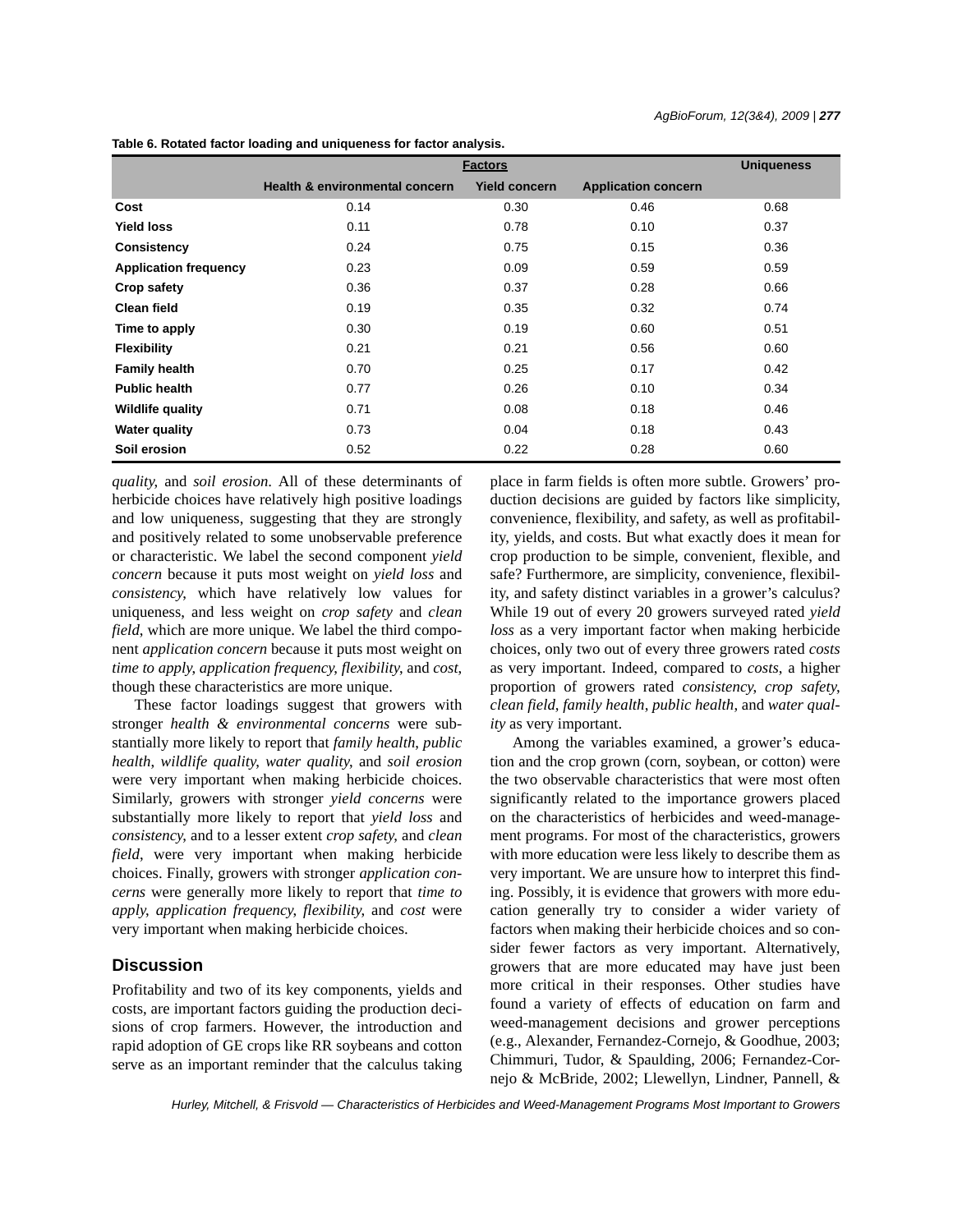Powles, 2007). To better understand the role of education in farmer herbicide choices and weed management, future research may need to control for the fields of study and the quality of the education, not just the years of education, or in some way measure farmer knowledge, not education.

The crop grown also was related to the importance growers placed on the characteristics. Cotton growers were often more likely to rate characteristics as very important. With the exception of *flexibility*, corn and soybean growers rated the various determinants similarly. For *flexibility*, soybean growers were more likely than corn growers to rate it as very important, but cotton growers were more likely than soybean growers to rate *flexibility* as very important.

To address possible correlation among the estimation errors, and because so few observable grower characteristics were significant, we used factor analysis to obtain a better understanding of how unobservable grower preferences or characteristics influence herbicide choices. Factor analysis suggests that growers' responses were influenced by three unobservable underlying preferences/characteristics. The first was associated with growers rating *family health*, *public health*, *wildlife quality*, *water quality*, and *soil erosion* as very important. The second was associated with growers rating *yield loss* and *consistency* as very important. The third was associated with growers rating *application frequency*, *time to apply*, *flexibility*, and *cost* as very important. This third factor supports arguments of Carpenter & Gianessi (2000; 2001) that flexibility in timing and costs are central considerations. These results suggest that the strength of a grower's *health & environmental*, *yield*, and *herbicide application* concerns are important characteristics in terms of making herbicide choices. Future research may find it useful to explore other ways to measure grower concerns about these and similar issues that could be incorporated more directly into the analysis.

Interestingly, while the literature often emphasizes the importance of yields for the adoption of RR crops (Faircloth et al., 2001; Ferrell & Witt, 2002; Reddy & Whiting, 2000), this emphasis has usually been in the context of yield loss without mention of consistency of weed control. *Yield loss* is an important component of profitability, while *consistency* relates to yield variability and risk. Our results, based on the importance of the *yield* concern component in the factor analysis, suggest that when growers think about yields, they do not appear to view their average yield and its variability as separable, which should come as little surprise to economists.

It is also interesting to note the interplay of *application frequency*, *time to apply*, *flexibility*, and *cost* with the *application* concern factor. *Application frequency*, *time to apply*, and *flexibility* all relate to what other researchers have referred to as simplicity, convenience, and flexibility. In this context, there is little new in the survey results. However, the relatively high factor loading on *cost* suggests that herbicide application costs may not be separable from simplicity, convenience, and the flexibility of applications.

Previous studies (e.g., Alston et al., 2002; Marra et al., 2004; Marra & Piggott, 2006) have attempted with mixed success to partition the benefits of GE crops into components similar to the characteristics used in this study. For example, Alston et al. (2002) asked growers to report separate values for six different benefits provided by a GE crop, as well as the total benefit provided by the GE crop, but the sum of the values for the six different benefits often exceeded the total value reported by growers. This part-whole bias problem has been observed in studies using similar methods (Mitchell & Carson, 1989). The factor analysis results reported here suggest that it can be a challenging task to identify mutually exclusive partitions for each benefit (i.e., convenience, simplicity, etc.). Indeed, it is not even clear that the growers themselves have mutually exclusive partitions for the benefits. If mutually exclusive partitions are not used, then there is the potential for double counting, which could result in the type of part-whole bias seen in previous studies.

This study explores only a limited set of characteristics that could be influencing growers' herbicide decisions. Future research could expand on this list in an effort to obtain a more complete picture. Future research might also use principal components or factor analysis to develop indices to use with information reported by growers on the value of RR crops in an effort to determine the benefits that factors other than increased profitability and yields, and decreased costs provide to growers.

#### **Conclusions**

Research on adoption of HR crops suggests that grower adoption decisions depend not only on simple measures of profitability, but on complex characteristics of herbicides and weed-management programs, such as simplicity, convenience, flexibility, and safety. This study explored the importance of 13 characteristics that influence weed-management decisions, using telephone survey data from 1,205 corn, cotton, and soybean growers.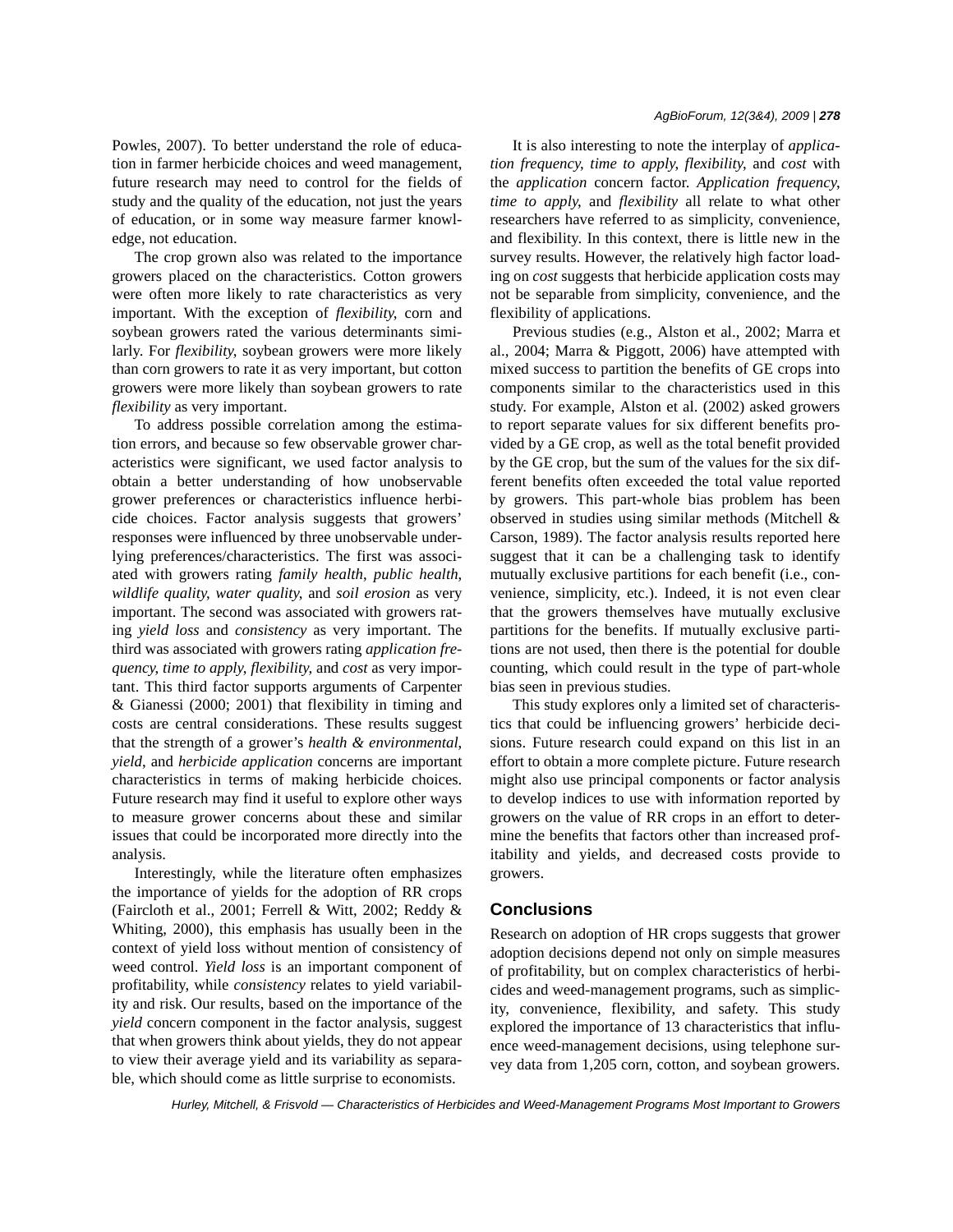These characteristics included attributes of the weedmanagement system (such as cost, flexibility, or effects on yield) and grower concerns or objectives (such as water quality, erosion control, or safety considerations).

The study first examined the relative importance growers placed on different characteristics for weedmanagement decisions. In making herbicide choices, more than 95% of growers rated protection from yield loss and consistency of weed control as very important. Growers rated family health, public health, and water quality as very important more frequently than they rated cost.

Multivariate probit regression results found grower education and crop grown were the two factors most often significantly related to the importance growers placed on the herbicide and weed-management characteristics. For most characteristics, more educated growers were less likely to rate them as very important. Cotton growers were more likely to rate characteristics very important. While corn and soybean growers rated most factors similarly, soybean growers placed greater importance on flexibility.

Finally, factor analysis results suggest health and environmental concerns, yield concerns, and herbicide application concerns capture important unobservable preferences that influence grower decisions. Therefore, attempts to decompose the benefits of herbicide-tolerant crops by assigning unique values to specific characteristics that influence grower decisions can be confounded because of the difficulty in developing unique indirect measures of directly unobservable grower preferences.

### **References**

- Alexander, C., Fernandez-Cornejo, J., & Goodhue, R.E. (2003). Effects of the GM controversy on Iowa corn-soybean farmers acreage allocation decisions. *Journal of Agricultural and Resource Economics*, *28*(3), 580-595.
- Alston, J.M., Hyde, J., Marra, M.C., & Mitchell, P.D. (2002). An ex ante analysis of the benefits from the adoption of corn rootworm resistant transgenic corn technology. *AgBioForum*, *5*(3), 71-84. Available on the World Wide Web: http:// www.agbioforum.org.
- Bethour, C. (2002). *Agronomic, economic and environmental impacts of the commercial cultivation of glyphosate tolerant soybeans in Ontario*. Guelph, Ontario: George Morris Centre.
- Carpenter, J.E., & Gianessi, L.P. (1999). Herbicide tolerant soybeans: Why growers are adopting Roundup Ready varieties. *AgBioForum*, *2*(2), 65-72. Available on the World Wide Web: http://www.agbioforum.org.
- Carpenter, J.E., & Gianessi, L.P. (2000). Value of Bt and herbicide resistant-cottons. *2000 Proceedings Beltwide Cotton Conferences*, pp. 76-79.
- Carpenter, J.E., & Gianessi, L.P. (2001). Agricultural biotechnology: Updated benefit estimates. National Center for Food and Agricultural Policy, Washington, DC.
- Chimmuri, N., Tudor, K.W., & Spaulding, A.D. (2006) An analysis of McLean county, Illinois farmers' perceptions of genetically modified crops. *AgBioForum*, *9*(3), 152-165. Available on the World Wide Web: http://www.agbioforum.org.
- Elmore, R., Roeth, F., Nelson, L., Shapiro, C., Klein, R., Knezevic, S., & Martin, A. (2001). Glyphosate-resistant soybean cultivar yields compared with sister lines. *Agronomy Journal*, *93*(2), 408-412.
- Faircloth, W.H., Patterson, M., Monks, D., & Goodman, W. (2001). Weed management programs for glyphosate-tolerant cotton (*Gossypium hirsutum*). *Weed Technology*, *15*(3), 544- 551.
- Fernandez-Cornejo, J., Hendricks, C., & Mishra, A. (2005). Technology adoption and off-farm household income: The case of herbicide-tolerant soybeans. *Journal of Agricultural and Applied Economics*, *37*, 549-563.
- Fernandez-Cornejo, J., Klotz-Ingram, C., & Jans, S. (2002). Farmlevel effects of adopting herbicide-tolerant soybeans in the U.S.A. *Journal of Agricultural and Applied Economics*, *34*(1), 149-163.
- Fernandez-Cornejo, J., & McBride, W. (2002). *Adoption of bioengineered crops* (Agricultural Economic Report No. 810). Washington, DC: US Department of Agriculture (USDA) Economic Research Service (ERS).
- Ferrell, J.A., & Witt, W.W. (2002). Comparison of glyphosate with other herbicides for weed control in corn (*Zea mays*): Efficacy and economics. *Weed Technology*, *16*(4), 701-706.
- Gardner, J.G., Nehring, R.F., & Nelson, C.H. (2009). Genetically modified crops and household labor savings in US crop production. *AgBioForum*, *12*(3&4), 303-312. Available on the World Wide Web: http://www.agbioforum.org.
- Hyde, J., Martin, M.A., Preckel, P.V., & Edwards, C.R. (1999). The economics of Bt corn: Valuing protection from the European corn borer. *Review of Agricultural Economics*, *21*(2), 442-454.
- James, C. (2009). *Global status of commercialized biotech/GM crops: 2008* (ISAAA Brief 39-2008, Executive Summary). Ithaca, NY: International Service for the Acquisition of Agribiotech Applications (ISAAA). Available on the World Wide Web: http://www.isaaa.org/resources/publications/briefs/39/ executivesummary/default.html.
- Johnson, R.A., & Wichern, D.W. (2007). *Applied multivariate statistical analysis* (6<sup>th</sup> ed.). Upper Saddle River, NJ: Prentice Hall.
- Klotz-Ingram, C., Jans, S., Fernandez-Cornejo, J., & McBride, W. (1999). Farm-level production effects related to the adoption of genetically modified cotton for pest management. *AgBio-*